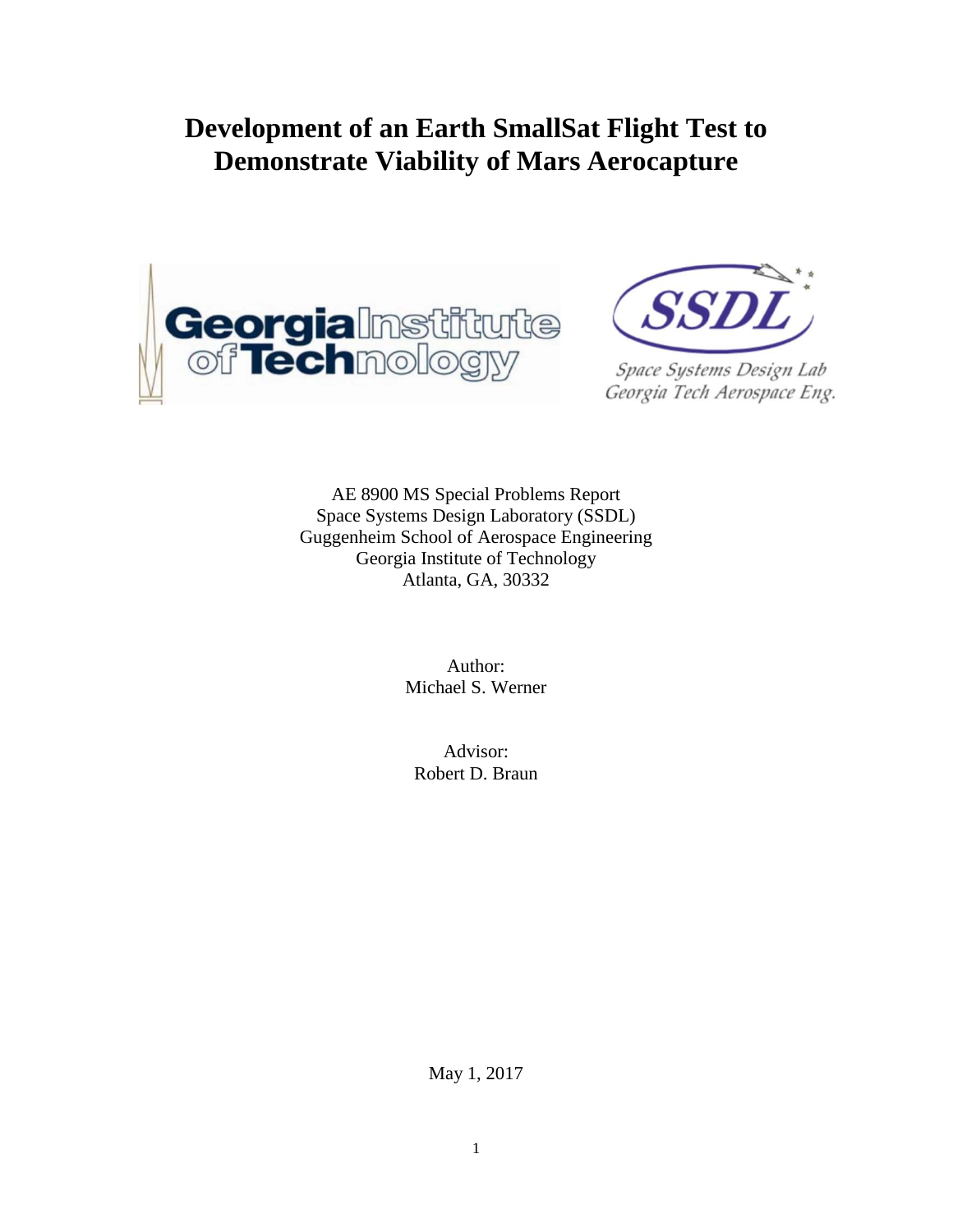## **Development of an Earth Smallsat Flight Test to Demonstrate Viability of Mars Aerocapture**

Michael S. Werner<sup>[1](#page-1-0)</sup> and Robert D. Braun<sup>[2](#page-1-1)</sup>

*Space Systems Design Laboratory, Georgia Institute of Technology, Atlanta, GA, 30318*

**A smallsat mission concept is developed to demonstrate the feasibility of an aerocapture system at Earth. The proposed mission utilizes aerocapture to transfer from a GTO rideshare trajectory to a LEO. Single-event drag modulation is used as a simple means of achieving the control required during the maneuver. Low- and high-fidelity guidance algorithm choices are considered. Numeric trajectory simulations and Monte Carlo uncertainty analyses are performed to show the robustness of the system to day-of-flight environments and uncertainties. Similar investigations are performed at Mars to show the relevance of the proposed mission concept to potential future applications. The spacecraft design consists of a 24.9 kg vehicle with an attached rigid drag skirt, and features commercially-available hardware to enable flight system construction at a university scale. Results indicate that the proposed design is capable of targeting the desired final orbit, surviving the aerothermodynamic and deceleration environments produced during aerocapture, and downlinking relevant data following the maneuver.**

#### **Nomenclature**

| A          |     | $=$ aerodynamic reference area                        |
|------------|-----|-------------------------------------------------------|
| $C_D$      |     | $=$ drag coefficient                                  |
| $g_1, g_2$ |     | $=$ deceleration curve-fit accelerometer measurements |
| m          | $=$ | mass                                                  |
| $t_{go}$   |     | $=$ time until jettison                               |
| $\beta$    |     | $=$ ballistic coefficient                             |
| AV         |     | $=$ change in velocity                                |
| $\sigma$   |     | $=$ standard deviation                                |

## **I. Introduction**

UTURE space exploration missions will require the delivery of increasingly massive payloads to different FUTURE space exploration missions will require the delivery of increasingly massive payloads to different planetary targets. As payload mass continues to increase and more challenging destinations are selected, innovative methods of orbital insertion will be required. For missions to planets with an appreciable atmosphere, aeroassist technologies are promising alternatives to traditional methods. These technologies involve the use of atmospheric forces as a means of deceleration, which may result in mass and cost savings when compared to propulsive insertion.

<span id="page-1-0"></span><sup>&</sup>lt;sup>1</sup> Graduate Research Assistant, School of Aerospace Engineering, 270 Ferst Drive.

<span id="page-1-1"></span><sup>2</sup> David and Andrew Lewis Professor of Space Technology, School of Aerospace Engineering, 270 Ferst Drive.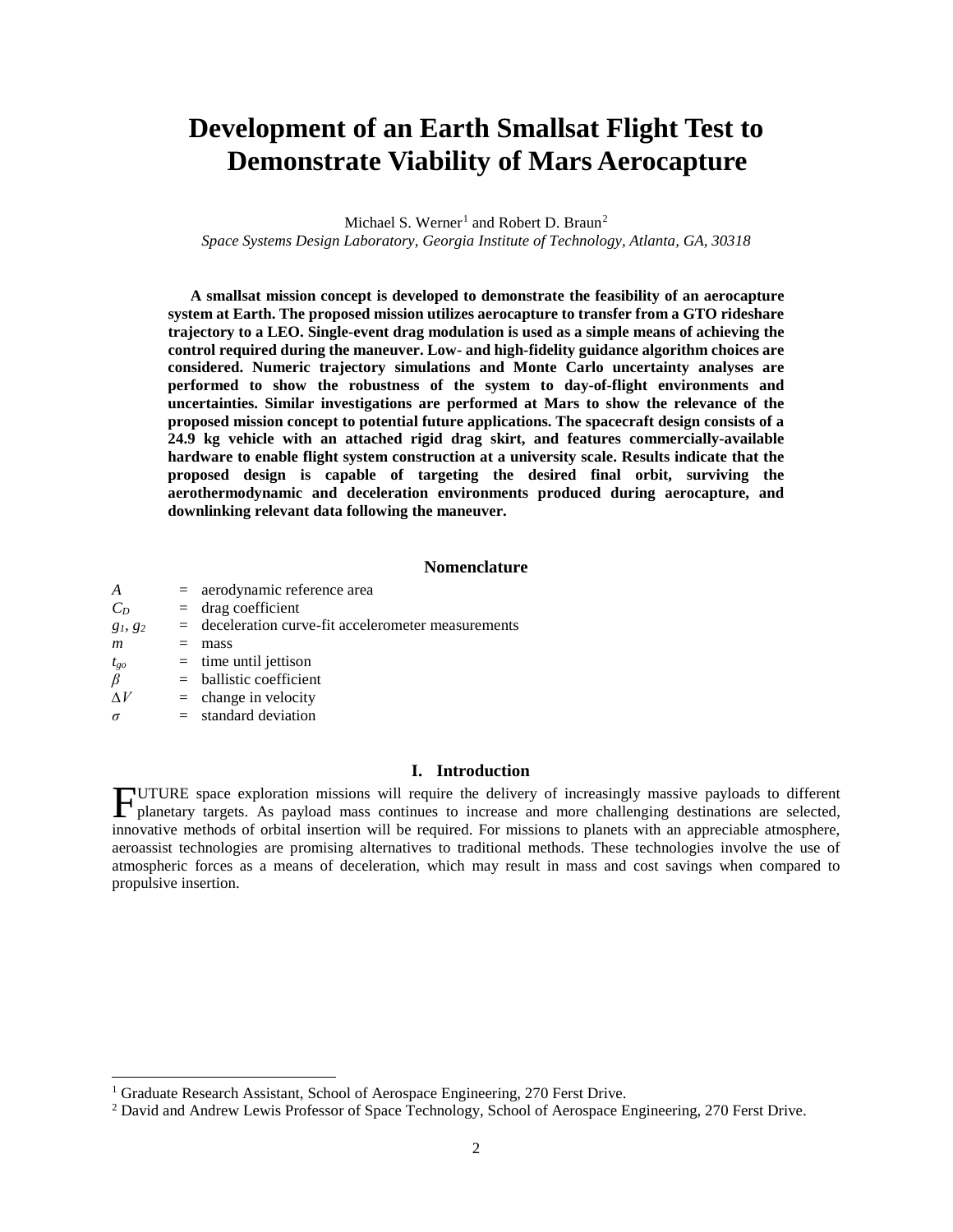One such technology is aerocapture. Aerocapture is an orbital maneuver that utilizes the drag generated during atmospheric entry to capture directly into a specific orbit, as shown in Fig. 1. Aerocapture has long been recognized as a technology with a number of potential benefits for space missions<sup>1</sup>. The use of atmospheric drag as a means of deceleration drastically reduces the fuel requirements of many orbital missions, and the single atmospheric pass required for aerocapture can offer reductions in mission time and cost when compared to aerobraking. As a result, aerocapture can improve the size of payloads delivered to specific orbits, and enable other orbits altogether<sup>2</sup>.



**Figure 1. Sample aerocapture mission structure.**

Numerous methods of aerocapture have been analytically shown as viable for a range of planetary missions<sup>3-5</sup>. Despite this and the potential benefits of utilizing aerocapture, the technique has not yet been used on a flight mission, with the lack of an integrated flight system demonstration often cited as a rationale. To this end, different flight tests and missions featuring aerocapture have been proposed in the past, although these proposals have been unsuccessful<sup>6</sup>. Simplifying different aspects of the aerocapture mission might yield a flight test that is more likely to be selected by virtue of being less expensive and easier to implement.

Recent research has focused on drag modulation as a means of simplifying traditionally complex control requirements. Drag modulation systems utilize changes in a vehicle's drag area, *CDA*, during flight to effect control over the vehicle's  $\beta$  and therefore its energy depletion rate and final trajectory:

$$
\beta = \frac{m}{C_D A} \tag{1}
$$

When compared to traditional bank-to-steer lifting methods, drag modulation techniques enable the use of modest avionics algorithms, sensors, and actuators, and eliminate the need for center-of-gravity offset and an onboard propulsive reaction control system. As a result, drag modulation is a promising technique for facilitating simplistic aerocapture mission architectures.

The most basic form of drag modulation flight control for aerocapture is a single-stage jettison system. An example of this type of system shown in Fig. 2. At atmospheric interface, the vehicle is flying with a large drag device attached, increasing its drag area and thereby lowering its  $\beta$  to  $\beta$ *i*. Within the atmosphere, once enough energy has been dissipated to achieve the target orbit, the drag device is jettisoned, increasing the spacecraft's *β* to *β2*. Because of this increase, the vehicle experiences greatly reduced deceleration through atmospheric egress.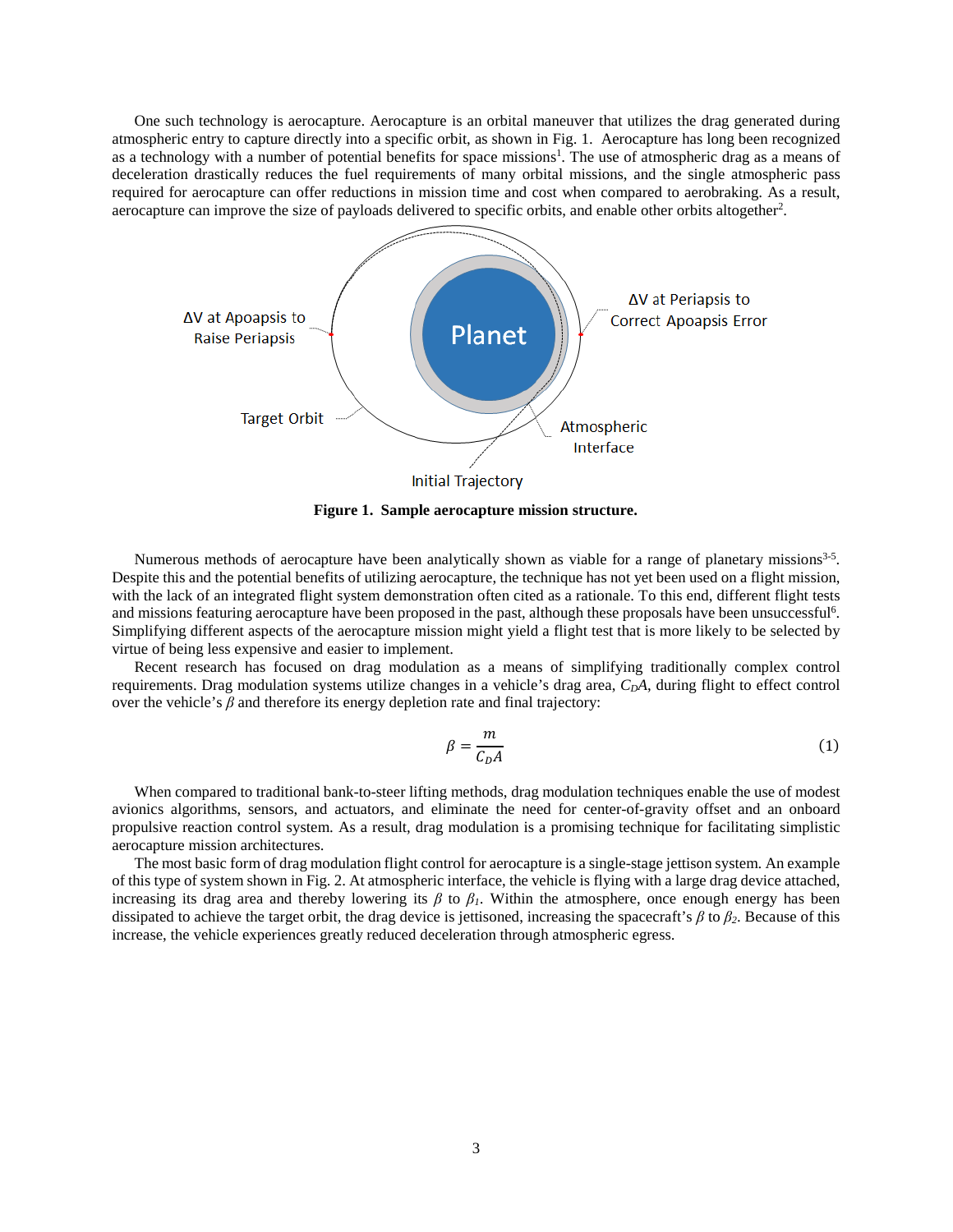

**Figure 2. Single-event drag modulation diagram10.**

Drag modulation systems have been paired with aeroassist mission concepts before. McRonald examined the use of trailing inflatable ballutes for planetary entry applications at Mars, Venus, Earth, Titan, and other targets; he noted that releasing the ballute at the appropriate point in an atmospheric trajectory can result in an entry corridor for aerocapture<sup>7</sup>. Jettisoning an attached drag device in this manner accomplishes a single, discrete-event drag modulation, in which a vehicle's *β* is modified at one discrete point during its trajectory. Other studies have investigated the validity of similar aerocapture mission profiles featuring ballutes<sup>3, 8</sup>. Recently, Putnam et al. examined the performance of continuous and discrete-event drag modulation systems for aerocapture at different celestial targets. For missions to Mars, Titan, and Earth, they showed the existence of feasible entry corridors that are robust to day-of-flight uncertainties<sup>9, 10</sup>.

This work is focused on the development of a comprehensive smallsat mission concept that will demonstrate the feasibility of a drag-modulated aerocapture system at Earth. A successful mission would be a simple and inexpensive way to show that drag modulation-based aerocapture can be used as an effective means of orbit insertion at Earth, Mars, and other atmospheric worlds, with scalable applications to both small and large spacecraft. In particular, this investigation is focused on the trajectory design and atmospheric entry analyses of the proposed mission concept. Section 2 describes the proposed mission timeline and success criteria, and presents a nominal spacecraft design. Section 3 outlines the methodology used to analyze the proposed trajectory and to select a guidance scheme. Section 4 showcases the results of an end-to-end mission uncertainty analysis. Section 5 highlights the relevance of the proposed flight test to missions at Mars.

#### **II. Mission and Spacecraft Design**

#### **A. Mission Design**

The main objective for this mission is to successfully perform an aerocapture maneuver in order to effect a significant change in the spacecraft's orbit. The prevalence of smallsat and CubeSat missions in recent years have shown that minimalistic designs can deliver quality results at a scale conducive to university teams; this type of philosophy was prioritized during mission design.

Specific, high-level mission goals include receiving a nominal *∆V* of 2 km/s from a drag-modulated aerocapture maneuver, performing a propulsive maneuver to raise the perigee of the resulting orbit out of Earth's atmosphere, and returning data such that the performance of the aerocapture maneuver can be characterized post-hoc. The specific data products returned are tied to detailed success criteria, shown below in Table 1.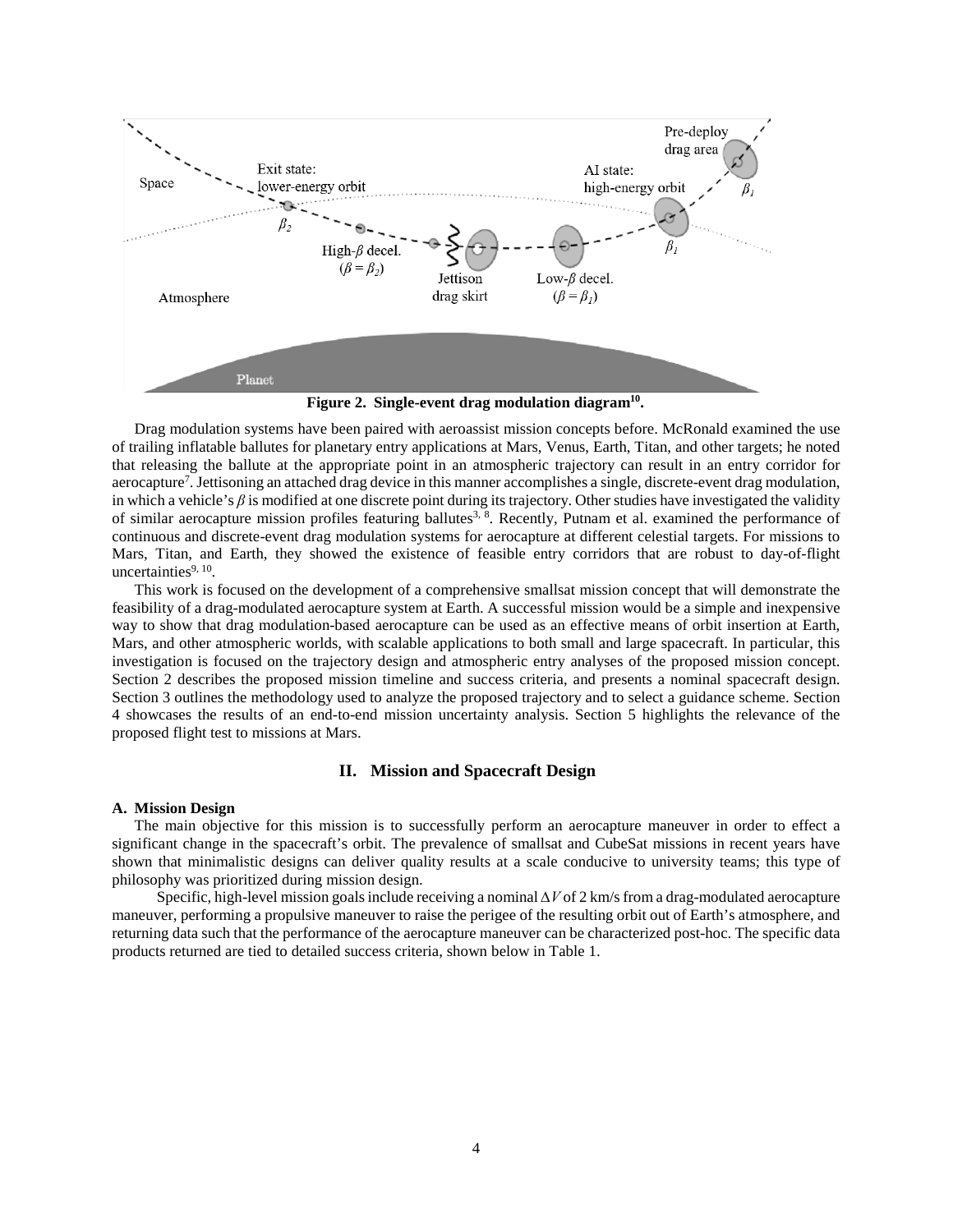| <b>Success Category</b>   | <b>Criteria</b>                                                   |
|---------------------------|-------------------------------------------------------------------|
| Threshold mission success | Spacecraft detected within acceptable range of target final orbit |
| Baseline mission success  | Thz 6-DOF inertial measurement unit (IMU) and thermal data from   |
|                           | aerocapture and propulsive maneuvers returned by spacecraft       |
| Bonus mission success     | Higher rate IMU and thermal data from aerocapture and propulsive  |
|                           | maneuvers returned by spacecraft                                  |

**Table 1. Mission success criteria.**

The baseline architecture for this mission drew inspiration from the Aerocapture Flight Test Experiment, a prior flight test proposal outlined by Hall in Ref. 6. A timeline of the selected architecture is shown in Fig. 3. Aerocapture normally involves transfer from a hyperbolic orbit to an elliptical orbit around a planetary target. To demonstrate a roughly analogous transfer at Earth, a geosynchronous transfer orbit (GTO) was selected as the spacecraft's high energy initial orbit. Due to the prevalence of communication satellite launches to GTO, this starting orbit enables the smallsat to fly as a secondary payload, which greatly reduces cost when compared to a demonstration requiring a dedicated launch vehicle.





The GTO selected for this demonstration has an apogee altitude of 35,786 km and a perigee altitude of 185 km. During the rideshare phase, the host spacecraft will provide power and updated attitude knowledge to the smallsat. It is also desirable that the smallsat be mounted to the host in such a way that an initial spin rate can be imparted before separation, to provide spin stabilization throughout the smallsat's trajectory. Means of achieving this initial spin rate will require further investigation. Separation from the host will occur one hour prior to apogee.

Once the smallsat reaches GTO apogee, it will perform a small propulsive maneuver to lower its perigee into Earth's atmosphere. This perigee-lower maneuver (PLM) is a byproduct of transferring from one elliptical orbit to another, and is not normally required for aerocapture. The PLM will use a predefined amount of fuel to generate a *∆V* of 13.2 m/s and will result in a nominal altitude at perigee of 60 km. Following the maneuver, a data downlink will then occur to relay information about the vehicle's health and current orbit. From here, the spacecraft will coast for approximately 5 hours until it reaches Earth's atmosphere.

Following atmospheric interface, single-event drag modulation flight control will be employed to target the desired post-maneuver orbit. The spacecraft will enter the atmosphere traveling approximately 10.3 km/s, with a *β* that has been lowered via an attached rigid drag skirt. During atmospheric flight, accelerometer data will be used by the flight computer to determine when to jettison the drag skirt such that the target orbit is achieved. After a successful jettison, the smallsat will then exit the atmosphere traveling approximately 8.3 km/s, resulting in an orbit with an apogee altitude of 1,760 km and a perigee altitude of 60 km.

Following atmospheric exit, the spacecraft will utilize the attitude control capabilities of its thrusters to rotate 180 degrees, reorienting its propulsion system for a second burn. Upon reaching apogee of the post-atmospheric orbit approximately 30 minutes after this reorientation, a second propulsive maneuver will be performed to raise the spacecraft's perigee out of Earth's atmosphere. This perigee-raise maneuver (PRM) will require a *∆V* of 33.8 m/s and will result in a final orbit with an apogee altitude of 1,760 km and a perigee altitude of 180 km. Once this orbit has been reached, data downlink will begin. The spacecraft will then be left to naturally deorbit within the 25-year timeframe specified by international orbit disposal guidelines.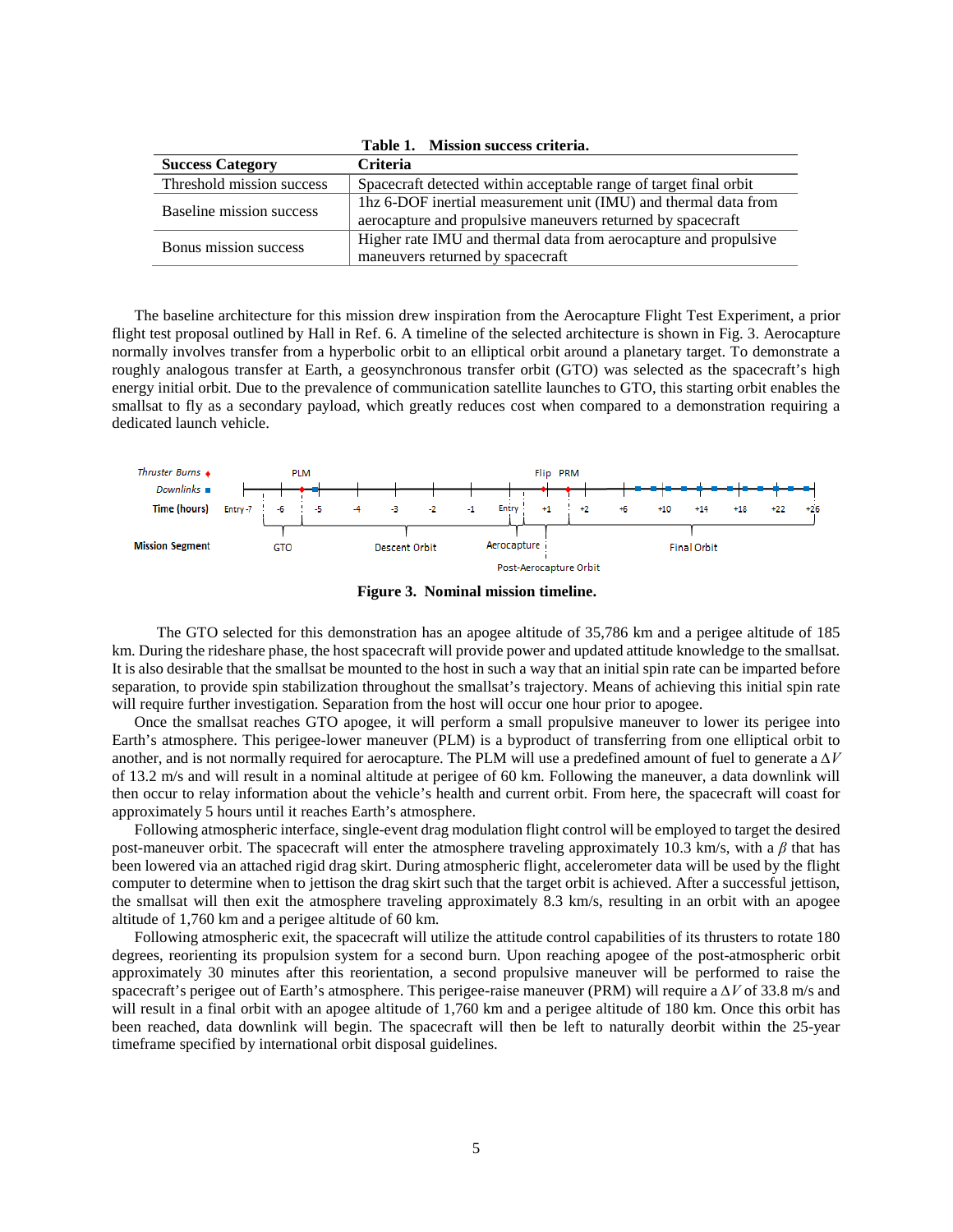#### **B. Spacecraft Design**

The initial mechanical design selected for this mission is shown in Fig. 4, with key aeroshell dimensions listed in Table 2. A 60° sphere-cone form factor was selected due to the benefits it offers for heating, drag, and stability<sup>13</sup>, and its use on prior small probe mission such as Genesis<sup>14</sup> and Stardust<sup>15</sup>. As shown in Fig. 4-c, the attached rigid drag skirt was broken into four quadrants, to minimize machining constraints and help reduce the risk of re-impact after jettison. These quadrants are attached to the vehicle via NASA Standard Initiator M3 break bolts, which have been used on a number of prior missions. Both the outer and inner radii of the drag skirt were sized with the goal of maximizing the *β*-ratio between pre- and post-jettison configurations. As a result, the outer radius matches the largest possible dimension of a typical rideshare constraint, with the inner radius driven by backshell size. Each component of the aeroshell and drag skirt is made of 3mm thick 6061 aluminum to facilitate prototyping and machining at a university scale. A detailed description of the analyses behind the aeroshell design is provided in Refs. 17 and 18.



**Figure 4. Aeroshell CAD views: (a) front isometric, (b) rear isometric, and (c) post-jettison rear isometric.**

| ravit 4.<br>ventue design parameters. |                           |                        |  |  |
|---------------------------------------|---------------------------|------------------------|--|--|
| <b>Aeroshell Section</b>              | Parameter                 | Value                  |  |  |
|                                       | Radius                    | $10 \text{ cm}$        |  |  |
|                                       | Nose radius               | 5.63 cm                |  |  |
|                                       | Shoulder radius           | $0.56$ cm              |  |  |
| Foreshell                             | Longitudinal length       | 4.15 cm                |  |  |
|                                       | Sphere-cone half angle    | $60^{\circ}$           |  |  |
|                                       | Material thickness        | $0.3 \text{ cm}$       |  |  |
|                                       | Mass                      | $0.27$ kg              |  |  |
|                                       | Fore-end radius           | $10 \text{ cm}$        |  |  |
|                                       | Aft-end radius            | 7.5 cm                 |  |  |
| <b>Backshell</b>                      | Longitudinal length       | $21 \text{ cm}$        |  |  |
|                                       | Taper angle               | $5.3^\circ$            |  |  |
|                                       | Material thickness        | $0.3 \text{ cm}$       |  |  |
|                                       | <b>Mass</b>               | $0.91$ kg              |  |  |
|                                       | Outer radius              | $25 \text{ cm}$        |  |  |
|                                       | Inner radius              | $10 \text{ cm}$        |  |  |
| Drag skirt                            | Sphere-cone half angle    | $60^{\circ}$           |  |  |
|                                       | <b>Material thickness</b> | $0.3 \text{ cm}$       |  |  |
|                                       | Mass                      | $1.64$ kg              |  |  |
|                                       | $\beta_I$                 | 66.4 kg/m <sup>2</sup> |  |  |
|                                       | $\beta_2$                 | 302.0 $\text{kg/m}^2$  |  |  |
| Total                                 | Mass                      | $2.82$ kg              |  |  |
|                                       | Length                    | 25.15 cm               |  |  |
|                                       | Outer radius              | $25 \text{ cm}$        |  |  |

| Table 2. | Vehicle design parameters. |  |
|----------|----------------------------|--|
|----------|----------------------------|--|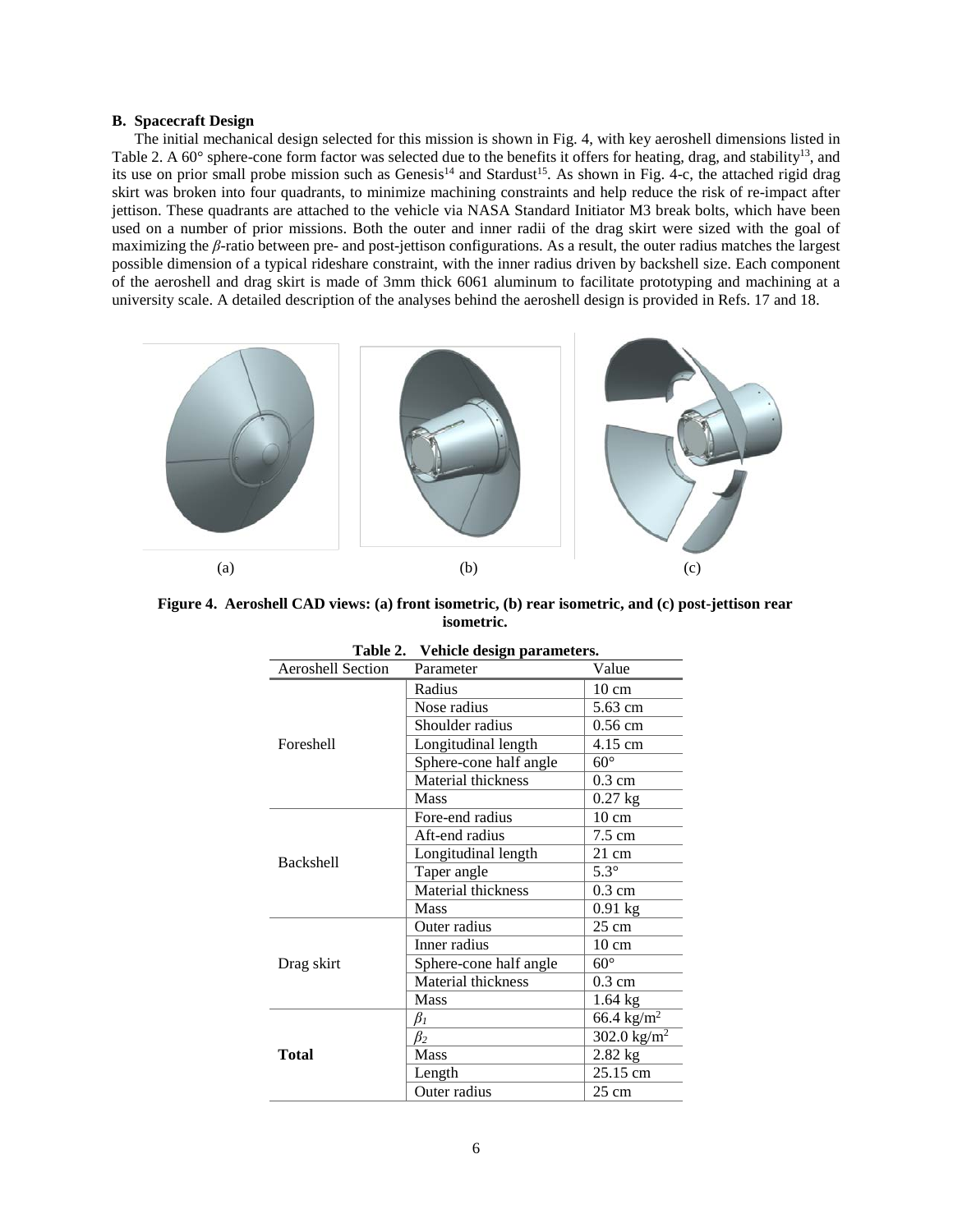Fig. 5 shows an overview of the nominal flight system, with a mass summary provided in Table 3 (including current best estimates (CBE), contingency, and maximum expected values (MEV)). It was found that a flight system consisting primarily of commercially available, off-the-shelf components can be feasibly constructed at a university scale, with a minimal budget when compared to more complex demonstrations. The total hosted mass of the spacecraft with contingency added is 24.9 kg, which falls well within the range of secondary payload requirements. Ref. 18 discusses the flight system in more depth.



**Figure 5. Key flight system components.**

| <b>Mass Summary</b>                     |            | Contingency | <b>MEV</b> |
|-----------------------------------------|------------|-------------|------------|
|                                         |            | $\%$        | kg         |
| <b>Flight System</b>                    | kg<br>15.4 | 21%         | 18.7       |
| <b>Spacecraft Bus</b>                   | 7.8        | 12%         | 8.8        |
| Power                                   | 1.2        | 30%         | 1.6        |
| C&DH                                    | 0.2        | 30%         | 0.2        |
| Telecom                                 | 0.1        | 14%         | 0.1        |
| Structure                               | 0.7        | 30%         | 0.9        |
| Thermal                                 | 4.2        | 0%          | 4.2        |
| Propulsion                              | 0.6        | 30%         | 0.8        |
| GN&C                                    | 0.1        | 5%          | 0.1        |
| Cabling                                 | 0.7        | 15%         | 0.8        |
| Aeroshell                               | 7.6        | 30%         | 9.9        |
| <b>Margin</b>                           |            |             | 18%        |
| <b>JPL Mass Margin</b>                  |            |             | 30%        |
| <b>JPL Margined Dry Mass</b>            |            |             | 22.1       |
| <b>Total Propellant</b>                 |            |             | 0.74       |
| Propellant                              |            |             | 0.74       |
| Spacecraft-side Separation System       |            |             | 0.51       |
| <b>Spacecraft Mass - Fully Margined</b> |            |             | 23.3       |
| ComSat-side Separation System           |            |             | 1.62       |
| <b>Total Hosted Mass</b>                |            |             | 24.9       |

|  | Table 3. Flight system mass summary. |  |  |  |
|--|--------------------------------------|--|--|--|
|--|--------------------------------------|--|--|--|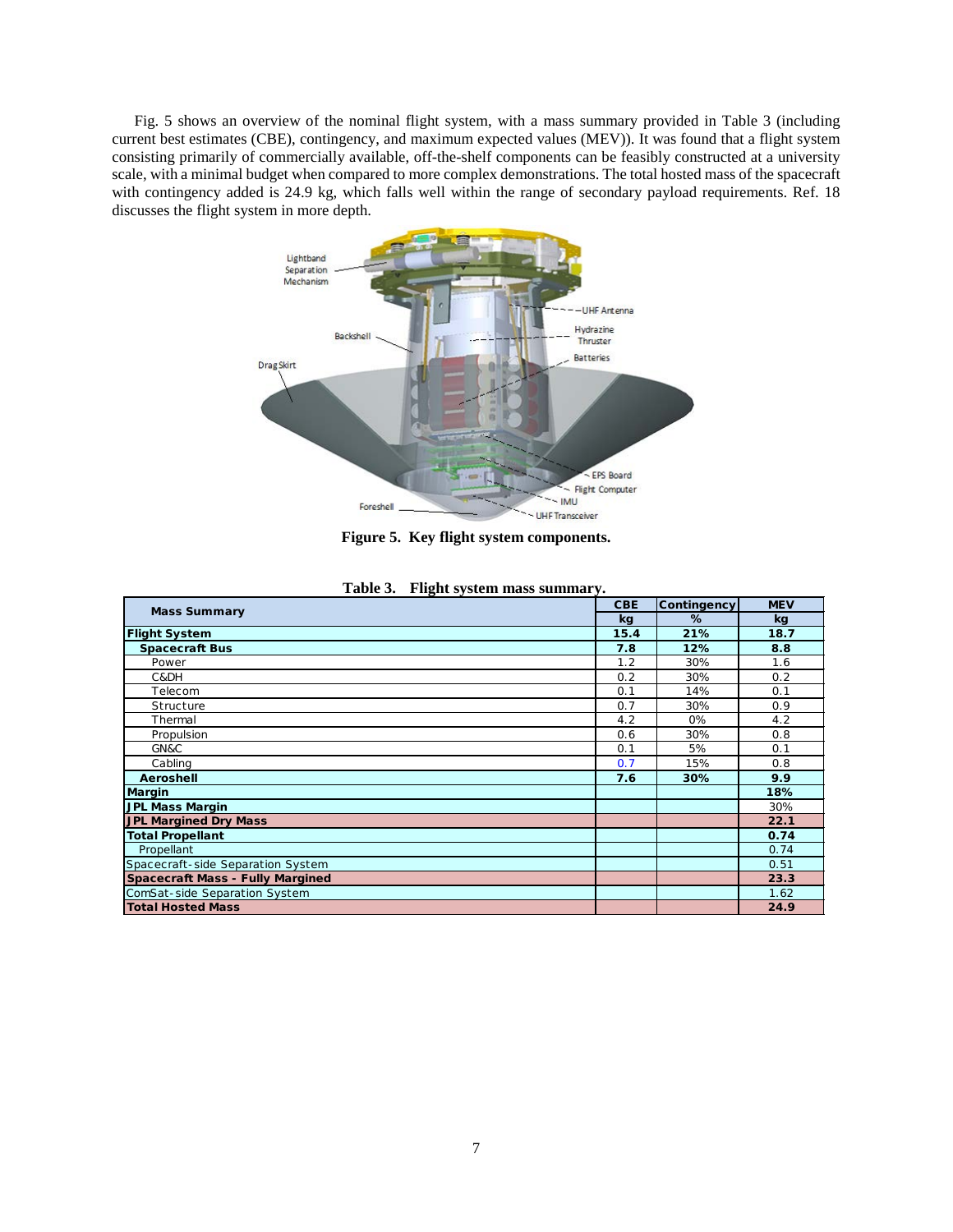#### **III. Trajectory and Guidance Analysis**

#### **A. Trajectory Modeling**

The smallsat will experience its most extreme conditions during the atmospheric portion of its trajectory. A numeric trajectory simulation was used to analyze the vehicle's performance during this phase. This simulation uses a fourth-order Runge-Kutta scheme to numerically integrate the 3-DOF equations of motion. The Earth was modeled as a sphere with inverse square gravity and J2 perturbations. Heating at the stagnation point was approximated using the Sutton-Graves relation, and radiative heating was not modeled. Nominal planetary atmospheres were formulated

as a table look-up of different atmospheric properties as a function of altitude; these properties were generated via the Global Reference Atmospheric Model (GRAM) software for each planetary body<sup>20</sup>. Use of this simulation enabled quick analysis of peak deceleration, convective heat rates, and post-aerocapture orbits for potential trajectories.

Initial conditions for this simulation consist of the vehicle's state at atmospheric interface. This state for the spacecraft's nominal trajectory is shown in Table 4.

| Table 4. | Trajectory simulation initial conditions. |  |  |
|----------|-------------------------------------------|--|--|
|          |                                           |  |  |

| <b>Parameter</b>            | Value            |
|-----------------------------|------------------|
| Inertial velocity magnitude | $10.3$ km/s      |
| Inertial flight path angle  | $-5.04^{\circ}$  |
| Inertial azimuth            | $90^\circ$       |
| Altitude                    | $125 \text{ km}$ |
| Latitude                    | $\theta^{\circ}$ |
| Longitude                   | $169^\circ$      |

#### **B. Guidance Algorithm Selection**

In order to target the desired post-aerocapture orbit, the drag skirt jettison event must be controlled through the use of an appropriate guidance algorithm. Two different algorithms were considered for the purposes of this study: a low-fidelity deceleration curve-fit (DCF) method, and a high-fidelity numeric predictor-corrector (NPC) algorithm.

#### *1. Deceleration Curve-Fit*

The original implementation of the DCF algorithm under consideration for this study can be seen in Ref. 21, which describes the navigation processes used for Mars Pathfinder. As adapted to single-event-jettison aerocapture, the algorithm's structure is very similar. During atmospheric entry, the algorithm remains in standby until an initial deceleration value, *g1*, is measured by the onboard accelerometers. After this measurement occurs, a timer is initiated. Once ΔT seconds have passed, a second deceleration measurement, *g2*, is taken. This *g2* value is then compared against a pre-generated curve that maps *g2* measurements against time until jettison, *tgo*. The resulting *tgo* value is then used to schedule the jettison event.

As an example, the curve generated for Earth aerocapture in this study is shown in Fig. 6, in the form of a best-fit 3rd degree polynomial that interpolates discrete *g2* and *tgo* pairings. The trajectories used to generate these pairings are configured such that jettison is guaranteed to occur at a time which minimizes errors in final apoapsis altitude. For this study, a simulated annealing optimization approach was used to obtain the ideal jettison times for 20 different curve-fit trajectories over a diverse range of entry flight path angles.

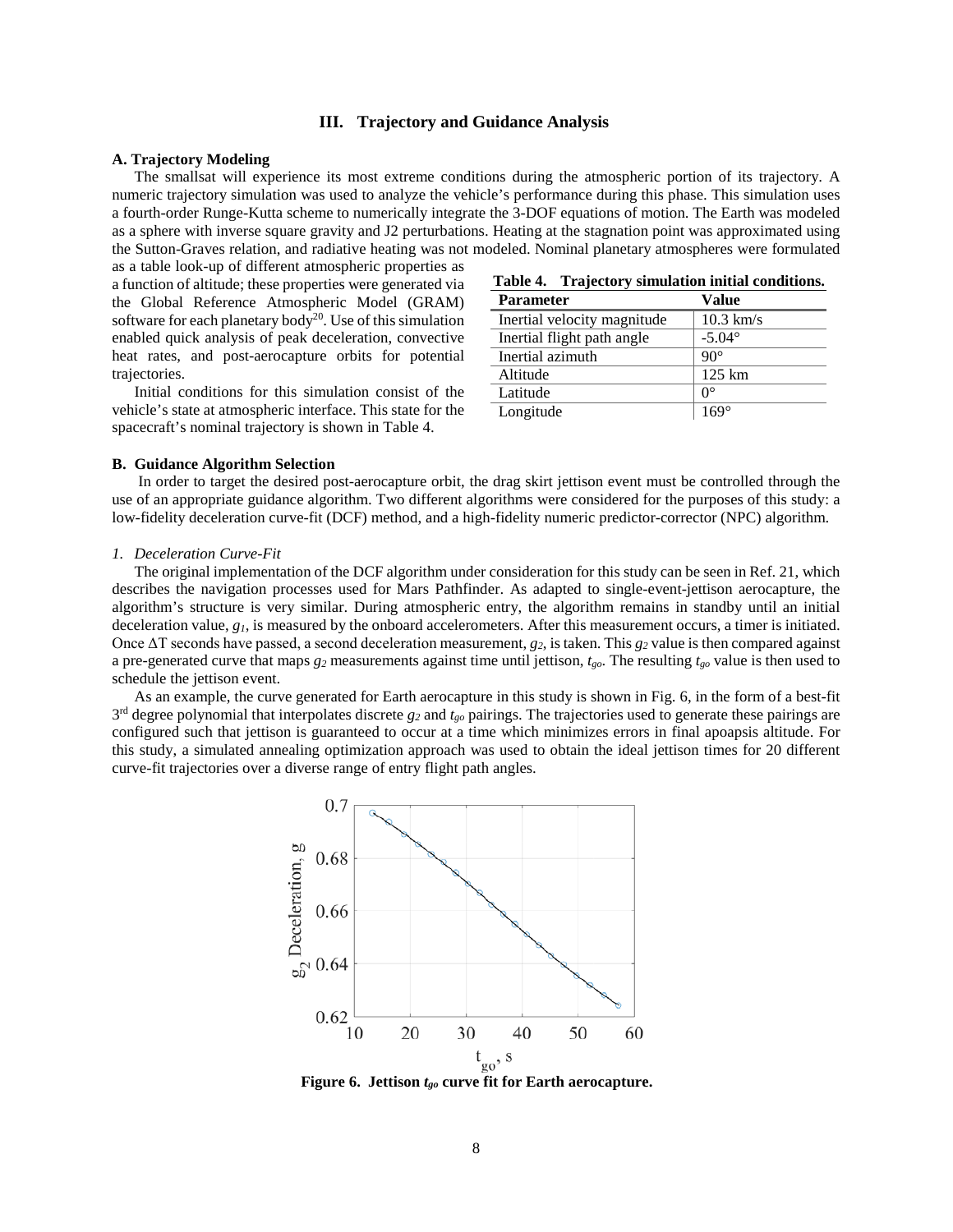| Table 5. Deceleration curve lit parameters |                  |                 |  |
|--------------------------------------------|------------------|-----------------|--|
| <b>Configuration</b>                       | <b>Parameter</b> | Value           |  |
| Single-event-jettison aerocapture          |                  | $0.3$ g's       |  |
|                                            |                  | 10 s            |  |
|                                            | 81               | $5 \text{ g's}$ |  |
| Mars Pathfinder parachute timing           |                  | 12 s            |  |

**Table 5. Deceleration curve fit parameters**

Table 5 shows the configuration of the algorithm parameters used for aerocapture guidance in this study, alongside the configuration used by Mars Pathfinder. Although the low *g1* value specified can increase the likelihood of false or pre-emptive triggers in a real flight situation, it is necessary to account for the potential of inbound aerocapture trajectories with steeper-than-expected entry flight-path angles, which require the jettison event to occur very early in atmospheric flight. The risks associated with this requirement can be mitigated by reducing uncertainty in entry state (enabling a higher  $g_l$  value), or by taking a time-average of deceleration instead of an instantaneous measurement.

#### *2. Numeric Predictor-Corrector*

The NPC algorithm used for this study is described in detail in Ref. 9. The predictor phase of the algorithm uses accelerometer measurements to numerically propagate the spacecraft's current trajectory, in order to determine its state at atmospheric exit. The corrector uses this state to calculate the vehicle's post-aerocapture orbit and then adjusts the timing of the drag skirt jettison event accordingly, with the goal of minimizing error in final apoapsis altitude. The NPC also features a constant-bias atmospheric density correction factor to improve accuracy in the face of atmospheric uncertainties.

#### *3. Comparison and Results*

Monte Carlo simulations were run to examine the response of each guidance option to uncertainty. The specific dispersions applied are listed in Table 6. The entry flight-path angle variation was based on a preliminary uncertainty analysis on spacecraft's trajectory following the PLM. Atmospheric density and wind dispersions were generated by the Earth-GRAM atmospheric model<sup>11</sup>.

| Table 6. Guidance algorithm Monte Carlo dispersions. |                                             |                   |  |
|------------------------------------------------------|---------------------------------------------|-------------------|--|
| <b>Planetary Body</b>                                | <b>Parameter</b>                            | <b>Dispersion</b> |  |
|                                                      | Entry flight-path angle                     | $0.12^{\circ}$    |  |
|                                                      | Hypersonic $C_A$                            | 3%                |  |
| Earth                                                | Hypersonic $C_N$                            | 5%                |  |
|                                                      | Atmospheric density $\&$<br>wind variations | Earth-GRAM        |  |

**Table 6. Guidance algorithm Monte Carlo dispersions.**

Results from the Monte Carlo analyses are listed in Table 7. 5,000 samples were run for each guidance algorithm, with the NPC run twice: once at a low guidance rate, and once at a medium guidance rate. Each sample targeted a final apogee altitude of 1,760 km. The statistics for post-maneuver apoapsis altitude were determined only from the successful cases – cases that involve surface impact or failure to capture into orbit were excluded.

The DCF guidance algorithm was the least computationally intensive option, despite the high guidance rate chosen. This rate matched the spacecraft data acquisition rate to ensure accurate instantaneous deceleration measurements are achieved. Despite this, the curve-fit method performs quite poorly, with several cases that either fail to escape the atmosphere or fail to capture into orbit. Even amongst the successful cases, there is a large degree of variation from the target.

During data post-processing, it was determined that atmospheric density variations were by far the leading cause of failure for the DCF method. Although the algorithm is somewhat robust to uncertainties in entry state and spacecraft aerodynamics, changes in atmospheric density profile lead to correlations between *g2* and *tgo* that are different than those expected for a nominal atmosphere. Atmospheric variations were less of a concern for the original implementation of this algorithm on Mars Pathfinder, because the mission was less sensitive to its parachute deployment time; excess velocity accrued could later be zeroed out (to an extent) by the propulsive maneuver that was performed prior to landing. For the purposes of single-event-jettison aerocapture missions, some means of accounting for these atmospheric uncertainties is most likely required for this DCF method to be a viable guidance choice.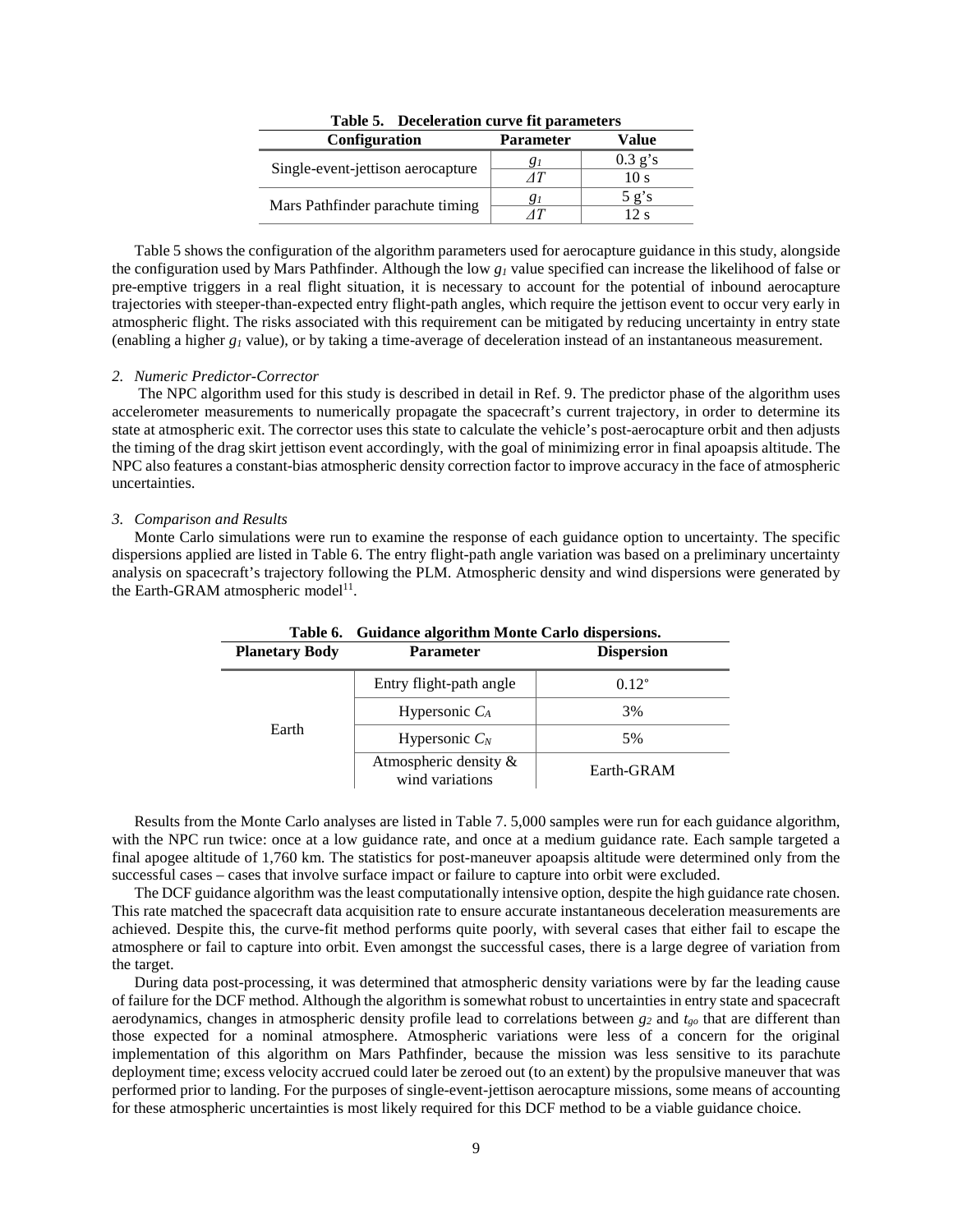At both low and medium guidance rates, the NPC algorithm was more effective at targeting the desired final orbit. For both rates, every case was successful at capturing into orbit. Both the low and mid-rate choices resulted in mean apogee altitudes that were biased slightly below target, which indicates that the algorithm has a tendency to produce later-than-optimal jettison times. This is a byproduct of how the jettison event is scheduled within the NPC: jettison is only triggered when the predicted jettison time has been passed. This can result in slight delays in jettison timing, which can decrease the final apogee altitude by tens of kilometers due to the vehicle's sensitivity to this event. Histograms of the NPC results, displayed in Figure 7, show that this tendency is more pronounced for the low-rate selection, which exhibits a slightly bimodal distribution because of these late jettisons. This shape is not present in results for the mid-rate group, which produces more accurate final orbits with less variation (albeit at the cost of increased computation time).

| 1 avie 7.<br>sooo-sample mome carlo simulation results. |            |                   |              |  |
|---------------------------------------------------------|------------|-------------------|--------------|--|
| <b>Parameter</b>                                        | Value      |                   |              |  |
| Guidance scheme                                         | <b>DCF</b> | Low-rate NPC      | Mid-rate NPC |  |
| Guidance execution rate                                 | 50 Hz      | $1$ Hz            | 5 Hz         |  |
| Mean computation time                                   | 0.20 s     | 0.30 s            | 0.60 s       |  |
| Number of surface impacts                               | 1729       | $\theta$          |              |  |
| Number of escape trajectories                           |            | $\theta$          |              |  |
| Mean apogee altitude                                    | 4441.8 km  | 1677.2 km         | 1707.2 km    |  |
| 30 apogee altitude deviation                            | 2532.2 km  | $60.7 \text{ km}$ | 31.3 km      |  |
| Apogee altitude range                                   | 11656.9 km | 349.5 km          | 268.2 km     |  |

**Table 7. 5000-sample Monte Carlo simulation results.**





Based on this analysis (detailed further in Ref. 19), a low-rate NPC was selected as the nominal guidance algorithm for this mission. For the purposes of an initial demonstration, the accuracy offered by the low-rate option is likely sufficient. The reduction in computational cost is also significant, considering the throughput of the smallsat-scale flight computers that may be used. For missions with greater accuracy requirements, it may be necessary to run this guidance algorithm at a higher rate, or consider different drag modulation control schemes (such as a multi-stage jettison approach.)

### **C. Nominal Trajectory Results**

Figure 8 shows the key simulation results for the spacecraft's nominal trajectory. During atmospheric flight, the vehicle reaches a minimum altitude of approximately 70 km. Once the flight computer determines enough energy has been lost, the external drag skirt is jettisoned. As a result, an instantaneous increase in *β* occurs and less atmospheric drag is experienced by the vehicle. This produces the discontinuity seen in the deceleration plot.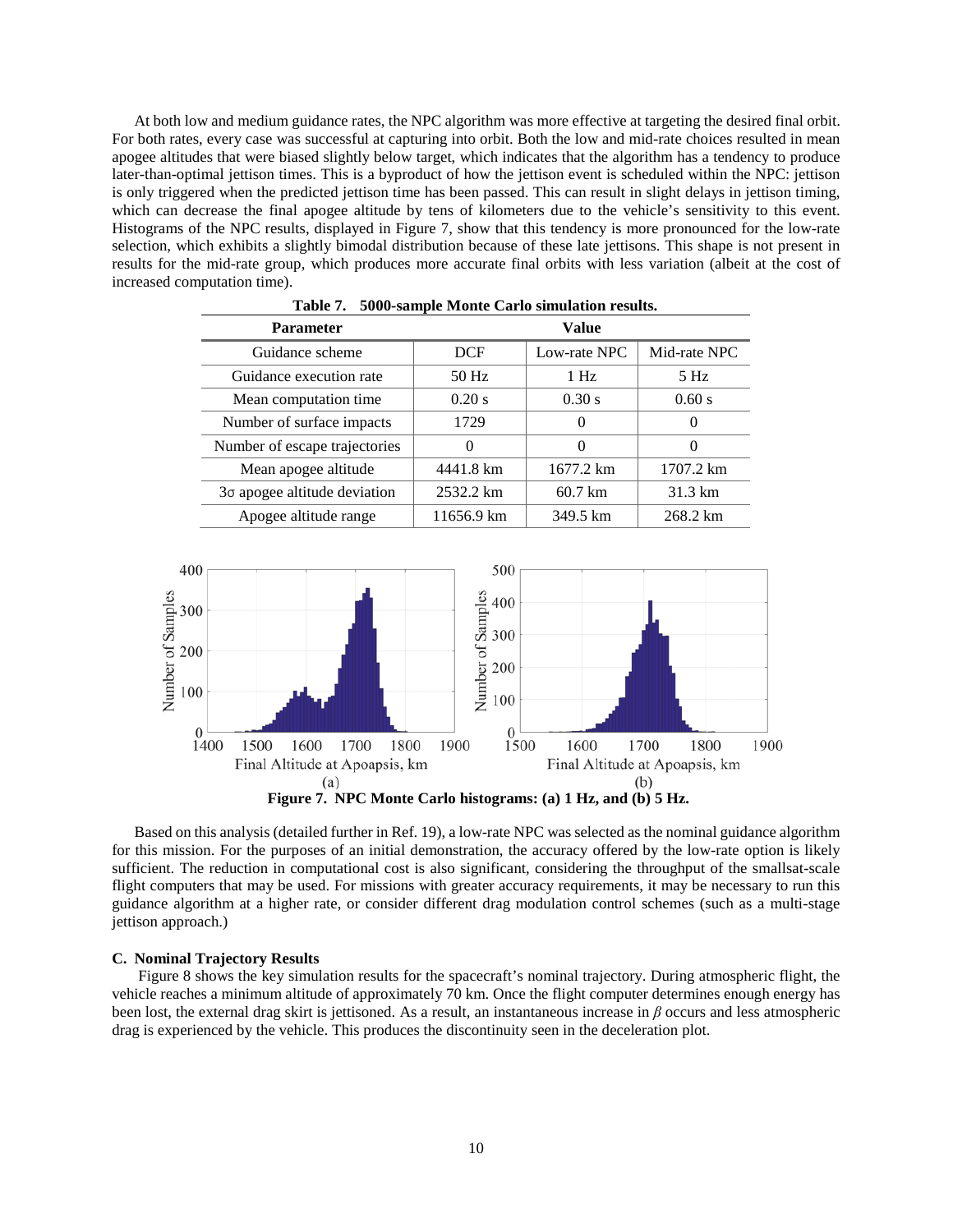

**Figure 8. Nominal aerocapture trajectory: (a) altitude, (b) sensed deceleration, and (c) stagnation point heat rate versus Earth-relative velocity.**

#### **IV. Uncertainty Analysis**

An end-to-end Monte Carlo analysis was run to examine the robustness of the proposed mission and spacecraft design to uncertainty. This analysis considered sources of error throughout the spacecraft's entire trajectory to determine potential variation from the desired final orbit. Uncertainties were introduced at three distinct points: the PLM, the atmospheric portion of the aerocapture maneuver, and the PRM. The uncertainty sources considered and their values are shown in Table 8.

| Table 6. End-to-end monte Carlo simulation uncertainty sources. |                       |             |  |  |  |
|-----------------------------------------------------------------|-----------------------|-------------|--|--|--|
| <b>Trajectory Phase</b>                                         | Parameter             | Dispersion  |  |  |  |
|                                                                 | Initial GTO perigee   | $\pm$ 2 km  |  |  |  |
|                                                                 | Initial GTO apogee    | $\pm 10$ km |  |  |  |
| Perigee-lower maneuver                                          | Coast time            | $\pm$ 300 s |  |  |  |
|                                                                 | Burn $\Delta V$       | ± 1.17%     |  |  |  |
| Atmospheric flight                                              | Atmospheric density & | Earth-GRAM  |  |  |  |
|                                                                 | wind variations       |             |  |  |  |
| Perigee-raise maneuver                                          | Coast time            | $\pm$ 300 s |  |  |  |
|                                                                 | Burn $\Delta V$       | ± 1.06%     |  |  |  |

**Table 8. End-to-end Monte Carlo simulation uncertainty sources.**

The state errors from each distinct trajectory phase were propagated forward and considered as a source of error for subsequent phases. PLM and PRM coast times are a measurement of time until each burn is performed, from rideshare separation and atmospheric exit respectively. Burn *∆V* dispersions were determined from manufacturer specifications for the proposed propulsion system, using IMU measurements as a cutoff value. Atmospheric uncertainties were obtained using Earth-GRAM 2010. The PLM burn magnitude is the driving source of uncertainty for this end-to-end simulation, as small variations can have a large effect on the flight path angle at atmospheric interface.

Table 9 shows the results of this Monte Carlo simulation. 10,000 samples were run, with a target final apogee altitude of 1,760 km and final perigee altitude of 180 km. The mean apogee and perigee are close to the desired values, signifying that the desired final orbit can be targeted with a reasonable degree of accuracy. Histogram plots of the results are shown in Fig. 9. Much like the NPC results discussed in Table 7 and Figure 7, the apogee altitudes shown here are biased slightly below the target 1760 km. As modeled, the final apogee has a range of 210.2 km, while the final perigee range is 14.2 km. This level of

| Table 9. End-to-end Monte Carlo simulation results. |  |  |  |
|-----------------------------------------------------|--|--|--|
|-----------------------------------------------------|--|--|--|

| Apsis   | Parameter | Value            |
|---------|-----------|------------------|
| Apogee  | Mean      | 1693.7 km        |
|         | $3\sigma$ | 169.5 km         |
|         | Minimum   | 1556.5 km        |
|         | Maximum   | 1766.7 km        |
| Perigee | Mean      | 180.3 km         |
|         | $3\sigma$ | $4.8 \text{ km}$ |
|         | Minimum   | 174.1 km         |
|         | Maximum   | 188.3 km         |

accuracy is suitable for the purposes of this flight demonstration, although further precision would likely be required for future missions with more significant targeting requirements.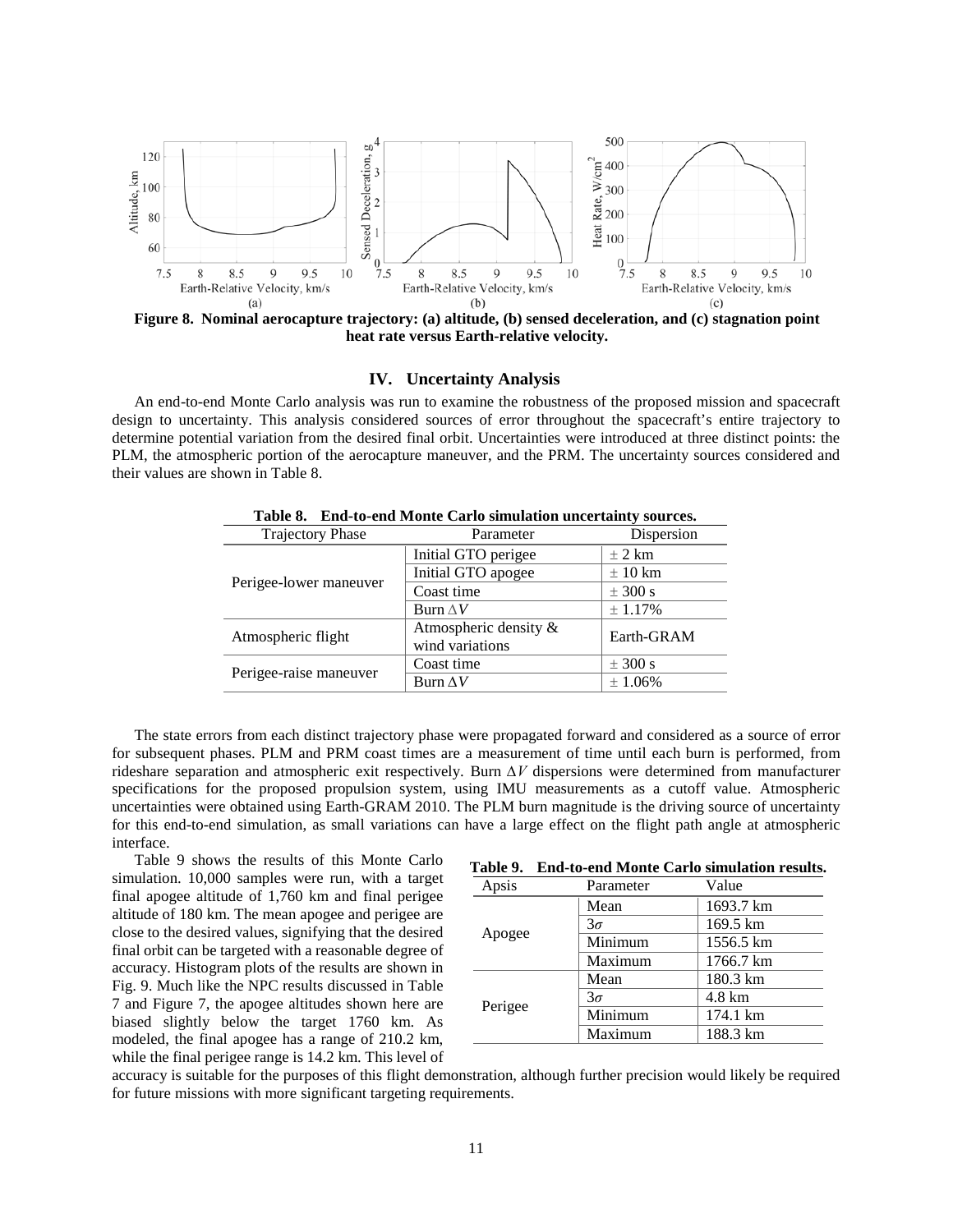

**Figure 9. End-to-end Monte Carlo histograms: (a) final altitude at apogee, and (b) final altitude at perigee.**

#### **V. Relevance to Mars**

A flight demonstration of aerocapture should have relevance to desired applications of the technique at different planetary targets. To this end, analogues can be drawn from the proposed Earth demonstration to orbital insertion at Mars, as the 2 km/s  $\Delta V$  requirement is similar to that required for capture into a low Mars orbit. To assess the relevance of this mission concept to Martian aerocapture, trajectory and uncertainty analyses were carried out for an identical vehicle using single-event drag modulation to capture into orbit at Mars. For the purpose of these simulations, it is assumed that the smallsat is initially flying an eastbound equatorial trajectory, with initial conditions at atmospheric

interface given in Table 10. The target orbit is identical to that of the Earth demonstration, with an apoapsis altitude of 1,760 km and a periapsis altitude of 180 km. Trajectory simulation results for nominal flight are shown in Fig. 10. Both the convective heat rate and peak deceleration are lower than those experienced during the proposed Earth flight test; therefore, a successful flight demonstration will validate an aerocapture system for environments more rigorous than what may be necessary for actual missions.

**Table 10. Mars trajectory simulation initial conditions.**

| Value              |
|--------------------|
| $6.0 \text{ km/s}$ |
| $-12^{\circ}$      |
| $90^\circ$         |
| 150 km             |
| ∩°                 |
| ∩°                 |
|                    |



To assess uncertainty, a similar end-to-end Monte Carlo analysis was performed, featuring errors introduced at atmospheric interface and the subsequent PRM. State errors at atmospheric interface are based on MSL approach navigation results<sup>12</sup>, and errors during the PRM were generated similarly to those for the Earth demonstration. These dispersions are listed in Table 11.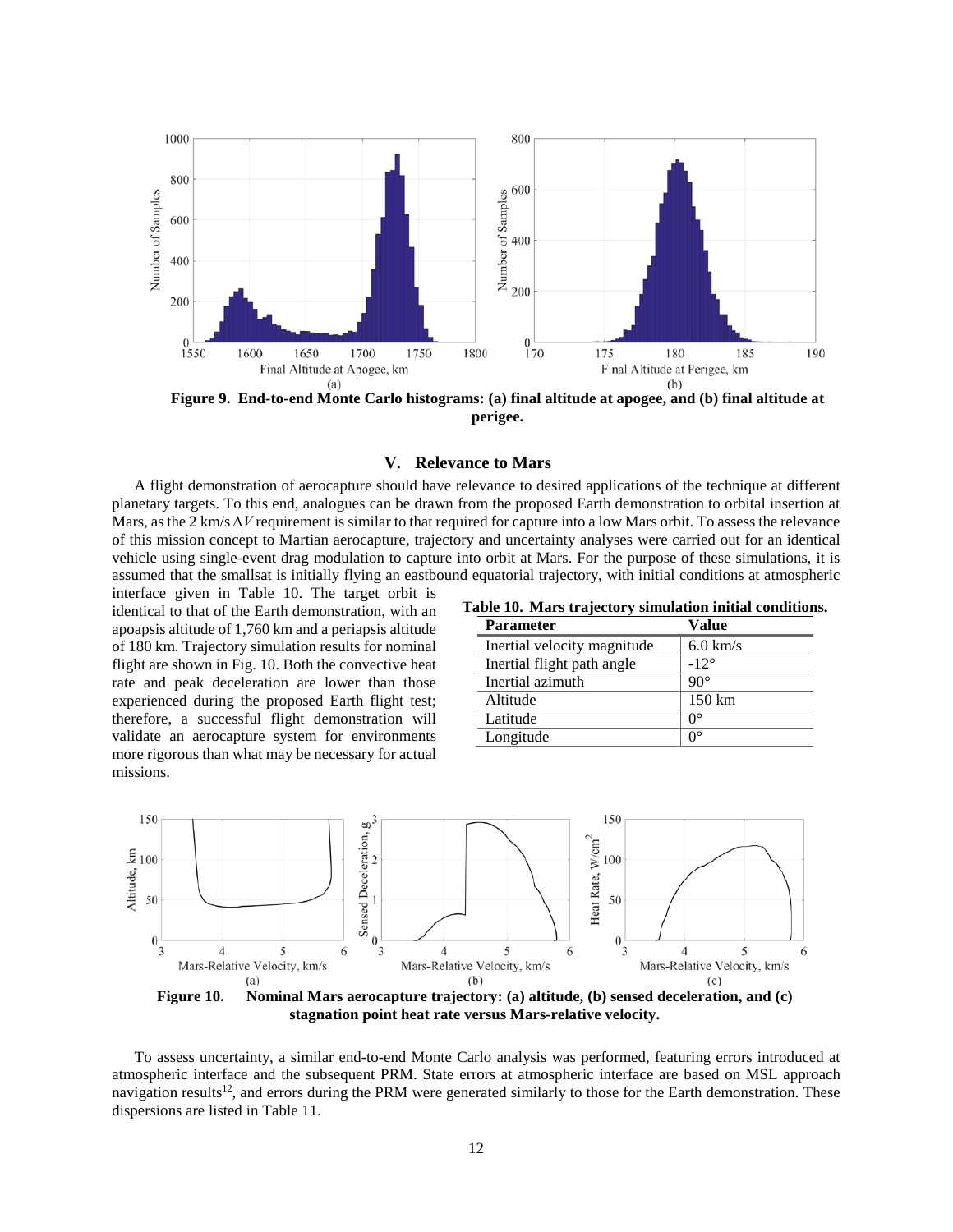| <b>Trajectory Phase</b>        | Parameter                                | Dispersion    |
|--------------------------------|------------------------------------------|---------------|
| Atmospheric interface & flight | Entry flight path angle                  | $\pm 0.013$ ° |
|                                | Atmospheric density &<br>wind variations | Mars-GRAM     |
| Perigee-raise maneuver         | Coast time                               | $\pm$ 300 s   |
|                                | Burn $\Lambda V$                         | $\pm 1.08\%$  |

**Table 11. Mars end-to-end Monte Carlo simulation uncertainty sources.**

Results for a 10,000 sample Monte Carlo are shown in Table 12 and Fig. 11. Similar to the results from the Earth simulations, the apoapsis histogram displays a bimodal distribution that is biased slightly below the target. The apoapsis and periapsis ranges indicate that the spacecraft is able to capture into Mars orbit successfully, with some variation. Although greater precision is likely required for Mars science missions, an actual Mars aerocapture vehicle will be far less limited by rideshare constraints than the one considered in this research. Realistically, such a vehicle could feature a much larger change in *β* during drag modulation, which could lead to a more accurate final orbit.



**Figure 11. Mars end-to-end Monte Carlo histograms: (a) final altitude at apoapsis, and (b) final altitude at periapsis.**

| Apsis     | Parameter | Value     |
|-----------|-----------|-----------|
| Apoapsis  | Mean      | 1685.0 km |
|           | $3\sigma$ | 201.3 km  |
|           | Minimum   | 1490.0 km |
|           | Maximum   | 1801.0 km |
| Periapsis | Mean      | 179.4 km  |
|           | $3\sigma$ | 32.5 km   |
|           | Minimum   | 140.4 km  |
|           | Maximum   | 217.2 km  |

**Table 12. Mars end-to-end Monte Carlo simulation results.**

#### **VI. Conclusion**

A comprehensive mission concept for an Earth-based flight demonstration of drag-modulated aerocapture has been developed. The proposed concept would help to validate the use of aerocapture, provide data products from the maneuver, and has relevance to missions at Mars and other targets. Trajectory and uncertainty analyses show the feasibility of the proposed trajectory. Monte Carlo analyses also demonstrate the robustness of the selected low-rate numeric predictor-corrector guidance algorithm to day-of-flight uncertainties. Mechanical and systems evaluations show that a 24.9 kg spacecraft featuring commercially-available components can survive the rigors of an aerocapture maneuver.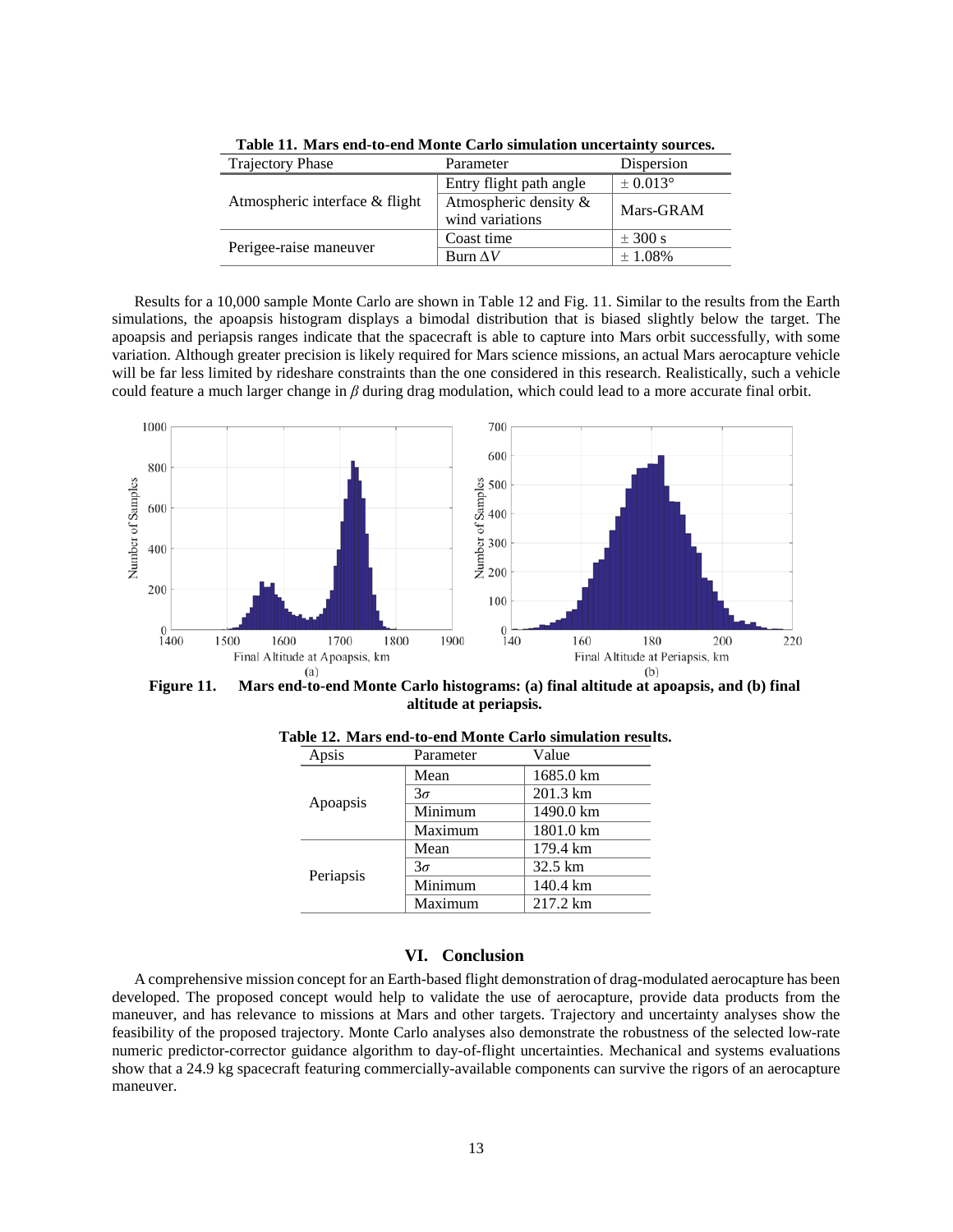Future developmental work for this mission concept may include development of a mechanism to enable spinning separation from the host spacecraft, further investigation into the static and dynamic stability characteristics of the vehicle, higher-fidelity analysis of the drag skirt jettison event and further exploration of the guidance algorithm trade space. In-depth modeling of the drag skirt jettison event can help minimize the risks of recontact. Further guidance algorithm development may yield improvements to the deceleration curve-fit algorithm, which may make it worth revisiting as the least computationally-intensive option.

#### **Acknowledgments**

The first author would like to thank fellow Georgia Tech students Bryce Woollard, Anirudh Tadanki, and Swapnil Pujari, as well as JPL employees Rob Lock, Adam Nelessen, and Ryan Woolley for their assistance and for the pleasure of working with them.

The authors are grateful to JPL's Team-Xc for their guidance and assistance in maturing the selected spacecraft concept. We appreciate the additional support of JPL employees Marcus Lobbia and Swati Mohan, who performed supporting analysis in the EDL and Guidance & Control domains, respectively. Additionally, the authors appreciate the assistance provided by external organizations Space Systems Loral, Aerojet Rocketdyne, and Vacco Industries. Lastly, we would like to thank Dr. Zachary Putnam, of the University of Illinois at Urbana-Champaign, for his guidance.

This work was supported by a NASA Space Technology Research Fellowship.

#### **References**

<sup>1</sup>Walberg, G. D., "A Survey of Aeroassisted Orbit Transfer," *Journal of Spacecraft and Rockets*, Vol. 22, No. 1, 1985, pp. 3-18.

2 Hall, J. L., Noca, M. A., and Bailey, R. W., "Cost-Benefit Analysis of the Aerocapture Mission Set," *Journal of Spacecraft and Rockets*, Vol. 42, No. 2, 2005, pp. 309-320.

<sup>3</sup>Miller, K. L., Gulick, D., Lewis, J., Trochman, B., Stein, J., Lyons, D. T., and Wilmoth, R. G., "Trailing Ballute Aerocapture: Concept and Feasibility Assessment," *39th AIAA/ASME/SAE/ASEE Joint Propulsion Conference and Exhibit*, Huntsville, AL, July 2003.

4 Lockwood, M. K., "Titan Aerocapture Systems Analysis," *39th AIAA/ASME/SAE/ASEE Joint Propulsion Conference and Exhibit,* Huntsville, AL, July 2003.

5 Lockwood, M. K., "Neptune Aerocapture Systems Analysis," *AIAA Atmospheric Flight Mechanics Conference and Exhibit*, Providence, RI, August 2004.

6 Hall, J. L., "An Overview of the ST-7 Aerocapture Flight Test Experiment," *AIAA Atmospheric Flight Mechanics Conference and Exhibit*, Monterey, CA, August 2002.

7 McRonald, A., "A Light-Weight Inflatable Hypersonic Drag Device for Planetary Entry," *Association Aeronautique de France Conference*, Arcachon, France, March 1999.

8 Lyons, D. T., and Johnson, W. R., "Ballute Aerocapture Trajectories at Neptune," *AIAA Atmospheric Flight Mechanics Conference and Exhibit*, Providence, RI, August 2004.

9 Putnam, Z. R., Clark, I. G., and Braun, R. D., "Drag Modulation Flight Control for Aerocapture," *Aerospace Conference, 2012 IEEE*, Big Sky, MT, March 2012, pp. 1-10.

<sup>10</sup>Putnam, Z. R., and Braun, R. D., "Drag Modulation Flight Control System Options for Planetary Aerocapture," *Journal of Spacecraft and Rockets*, Vol. 51, No. 1, 2014, pp. 139-150.

<sup>11</sup>Leslie, F. W., and Justus, C. G., "The NASA Marshall Space Flight Center Earth Global Reference Atmospheric Model-2010 Version," NASA/TM-2011-216467, June 2011.

<sup>12</sup>Martin-Mur, T. J., Kruizinga, G. L., and Wong, M. C., "Mars Science Laboratory Interplanetary Navigation Analysis," *22nd International Symposium on Space Flight Dynamics*, São José dos Campos, Brazil, March 2011.

<sup>13</sup>Mitcheltree, R. A., Moss, J. N., Cheatwood, F. M., Greene, F. A., and Braun, R. D., "Aerodynamics of the Mars Microprobe Entry Vehicles," *Journal of Spacecraft and Rockets*, Vol. 36, No. 3, 1999, pp. 392-398.

<sup>14</sup>Cheatwood, F. M., Merski, N. R., Jr., Riley, C. J., and Mitcheltree, R. A., "Aerothermodynamic Environment Definition for the Genesis Sample Return Capsule," *35th AIAA Thermophysics Conference*, Anaheim, CA, June 2001.

15Mitcheltree, R. A., Wilmoth, R. G., Cheatwood, F. M., Brauckmann, G. J., and Greene, F. A., "Aerodynamics of Stardust Sample Return Capsule," *Journal of Spacecraft and Rockets*, Vol. 36, No. 3, 1999, pp. 429-435.

16Kinney, D. J., "Aero-Thermodynamics for Conceptual Design," *42nd AIAA Aerospace Sciences Meeting and Exhibit*, Reno, NV, January 2004.